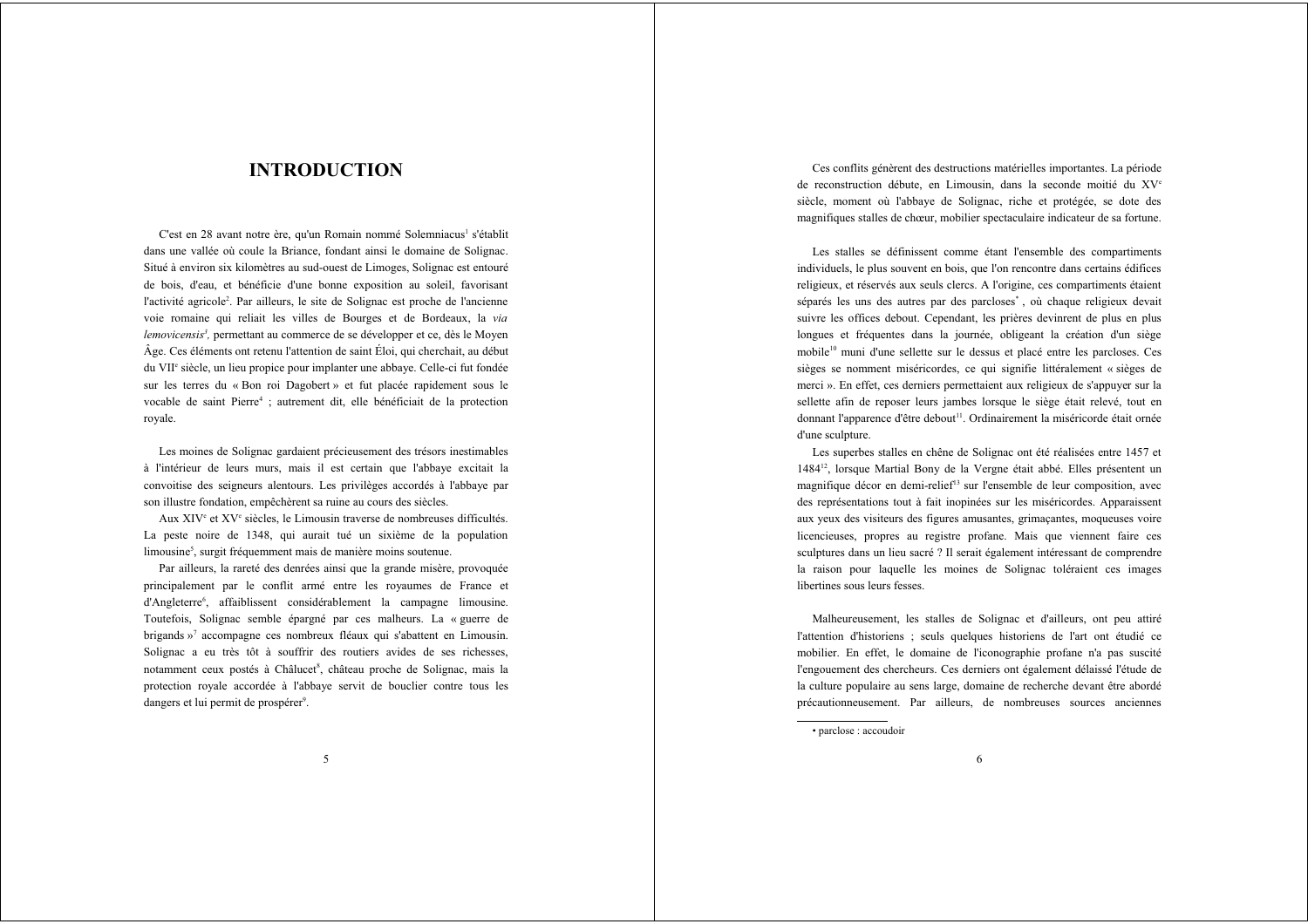concernant les stalles de l'abbatiale de Solignac ont disparu. Cette rareté d'informations sur un sujet aussi « amusant » qu'intrigant est à l'origine de cette recherche et participe à son caractère inédit mais délicat dans le sens où peu de références bibliographiques sont disponibles et parce que les quelques historiens de l'art qui se sont risqués à l'étude des stalles ont parfois émis des hypothèses saugrenues. Toutefois, ce travail n'a nullement la prétention de remettre en cause des études antérieures ; au contraire, il s'agit d'une tentative d'approche originale, essayant d'ignorer le registre artistique et voulant démontrer que les sculptures représentées sur les stalles de l'abbatiale de Solignac sont une source iconographique permettant d'aborder les mentalités médiévales.

Pour ce faire, cette recherche doit être articulée autour de deux champs fondamentaux.

Il est souhaitable en effet de présenter brièvement l'abbaye de Solignac afin d'exposer le contexte général dans lequel ces stalles sont apparues, puis il semble primordial de donner une définition précise de la composition et du rôle de celles-ci dans une église.

Il est essentiel aussi d'approfondir cette recherche à la «lecture» des images ciselées sur ce mobilier. Ce travail découlera de l'analyse de la symbolique médiévale et devrait permettre de découvrir certains aspects des coutumes de ce XV<sup>e</sup> siècle limousin. Enfin, nous nous risquerons à émettre quelques hypothèses quant aux éléments révélateurs du quotidien médiéval.

 $\boldsymbol{7}$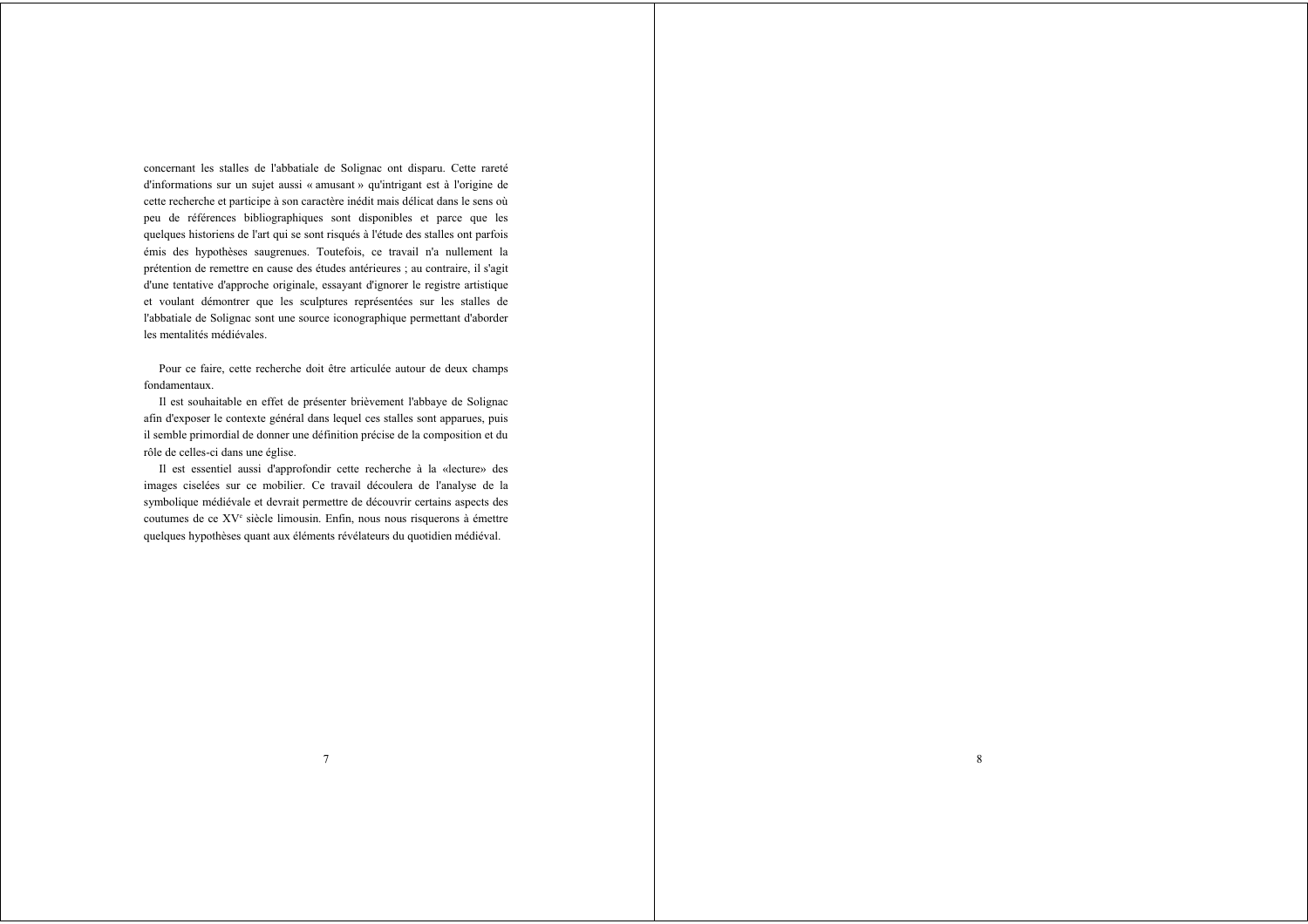# I<sup>re</sup> Partie : Présentation

Les stalles de l'abbatiale Saint-Pierre de Solignac jouent un important rôle ornemental participant de ce fait à l'embellissement de l'édifice.

Cette première partie consiste à définir leur présence. Pour cela, il est indispensable de réaliser un bref retour en arrière, puisque le XV<sup>e</sup> siècle est héritier des événements qui se sont déroulés précédemment. Il semble alors nécessaire de présenter l'abbaye de Solignac à travers son histoire afin de démontrer que le prestige dont elle bénéficie se manifeste également dans ce mobilier.

Par ailleurs, nous devons définir la composition et le véritable rôle de ces stalles en essayant de regrouper les quelques analyses mises à notre disposition. Afin de parvenir à énoncer une définition précise, cette partie doit présenter les conditions favorisant l'apparition des stalles et des miséricordes, ainsi que la manière dont elles sont produites ; cela implique une démarche plus sociologique car suppose une étude du métier de sculpteur sur bois.

L'exécution des stalles de l'abbatiale de Solignac demeure une énigme car les documents médiévaux, qui auraient apporté de précieux renseignements, ont été perdus. Malgré cela, les travaux d'érudits modernes nous permettent d'étudier certains aspects de ce mobilier car, grâce à eux, il est possible de situer l'époque de sa création. Néanmoins, il est important de rester prudent face à ces études parce qu'il est fréquent de rencontrer des erreurs.

Il semble également fondamental de constater l'état actuel des stalles de l'abbatiale de Solignac et de les comparer aux autres ensembles mobiliers du département afin d'en faire ressortir leurs originalités. De plus, cette étude se complète par l'analyse des différentes actions entreprises pour la sauvegarde de ces stalles, sans lesquelles nous ne pourrions plus admirer un tel chefd'œuvre.

10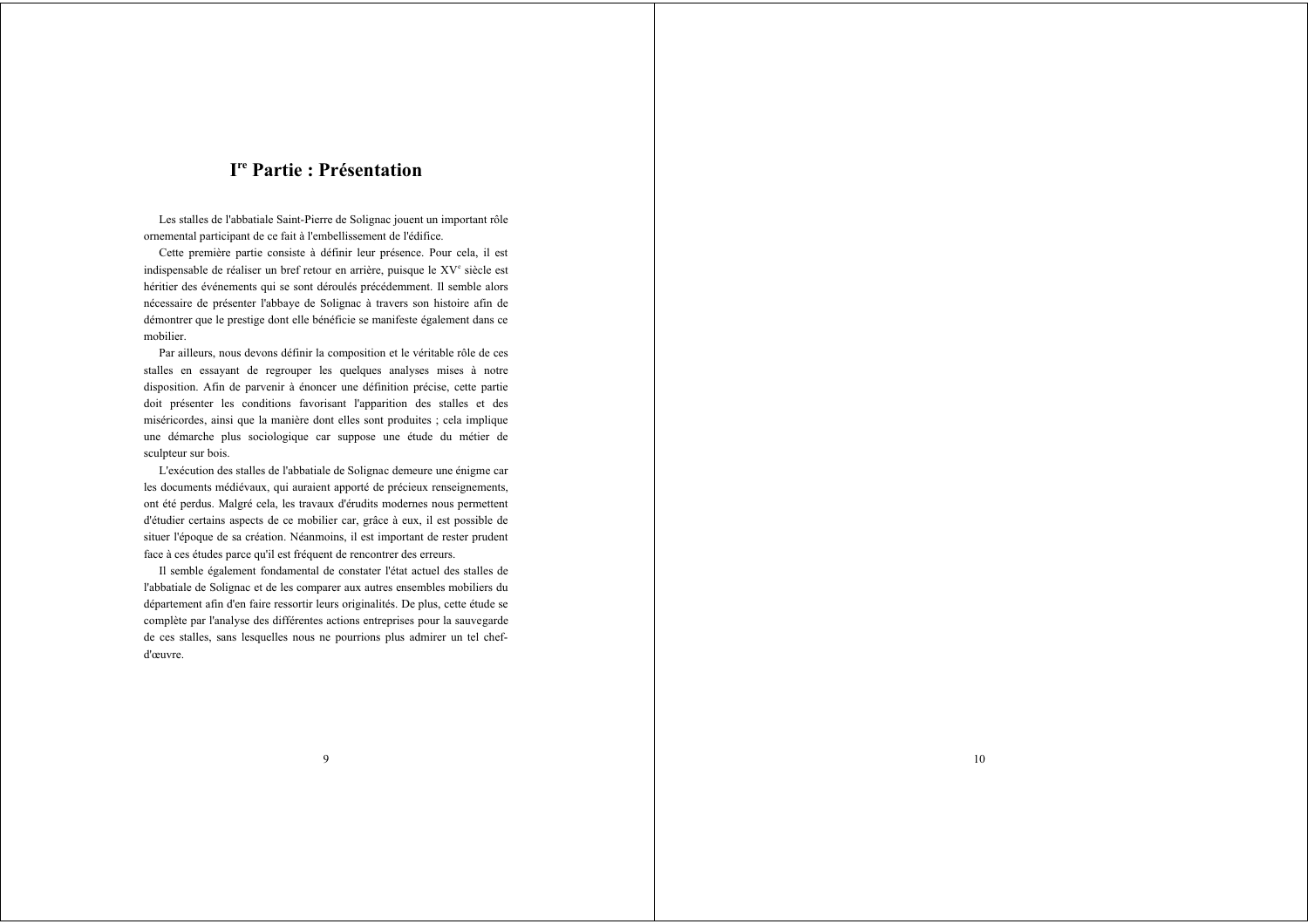### **CHAPITRE 1:** L'histoire de l'abbave de Solignac

Solignac se distingue des autres sites limousins par l'excellente connaissance que nous avons de son histoire, maintes fois relatée par les érudits modernes et de nombreux historiens du début du XX<sup>e</sup> siècle.

Ce premier chapitre consiste à exposer brièvement l'histoire de l'abbaye afin de comprendre le contexte dans lequel s'insèrent les stalles. Étudier l'abbaye de Solignac nécessite l'examen de deux thèmes fondamentaux. Il nous faut constater le prestige dont elle bénéficie par son illustre fondation ainsi que du nombre de trésors qu'elle renferme, tout en insistant sur l'idée que les moines qui l'occupent participent à cette renommée. Il semble souhaitable aussi d'expliquer de manière concise les événements politicoreligieux survenus de sa fondation jusqu'au XV<sup>e</sup> siècle, moment de la création des stalles du chœur

#### Une abbave prestigieuse

#### Sa fondation

#### Les bienfaiteurs de Solignac : saint Éloi et Dagobert

Éloi est né vers 588 à Chaptelat<sup>14</sup>, situé au nord de Solignac. Placé tout jeune à l'atelier monétaire de ce bourg, il devient rapidement un excellent orfèvre. Il est ensuite envoyé à Paris pour exercer ce métier ainsi que celui de graveur de la monnaie, qui sont des charges royales importantes. Par la suite, Éloi se présente comme étant un incomparable ministre de la Charité du fait des nombreuses aumônes qu'il distribue aux indigents et que le roi Dagobert ne peut lui refuser<sup>15</sup>.

Cette largesse du roi est à l'origine de la fondation de l'abbaye de Solignac. Outre le fait d'être un orfèvre hors du commun. Éloi est également un évêque qui souhaite fonder son propre monastère. Le roi Dagobert possède la riche terre de Solignac adaptée aux exigences d'Éloi<sup>16</sup>. Afin de convaincre le roi de la lui « céder ». Éloi lui en fait la demande en ces termes:

« Qu'il plaise à votre majesté de m'accorder ce lieu afin que je puisse dresser une échelle par laquelle vous et moi monterons au Ciel ».<sup>17</sup>

Dagobert accepte et la charte de fondation de l'abbaye est signée le 10 des calendes de décembre de la dixième année du règne du roi Dagobert, soit le 22 novembre 631<sup>18</sup>. Cette charte est aujourd'hui conservée aux archives départementales de la Haute-Vienne ; elle est écrite de la main de saint Éloi, signée par lui et par vingt deux évêques dont saint Loup, évêque de Limoges.

Cette fondation permettait au roi de posséder un monastère relevant directement de son autorité, bénéficiant de sa protection et ce, dans une région lointaine. Par ailleurs, Dagobert accorda à l'abbaye des privilèges reposant essentiellement sur l'immunité des hommes et des biens de Solignac<sup>19</sup>. Ceux-ci sont confirmés ultérieurement par un diplôme d'immunité réalisé à Aix-La-Chapelle en 817, par Louis le Pieux.

Saint Éloi devait encore superviser la construction de l'abbaye dans ce lieu favorable.

#### Un atout géographique

Solignac est un site orienté au midi et protégé des vents du nord par son encaissement. Installée sur la rive droite de la Briance, affluent sud de la Vienne, l'abbaye « se dérobe au regard du voyageur jusqu'à son arrivée dans le vallon  $y^{20}$ . Ce lieu est donc propice à une activité agricole, qui semble s'être développée dès l'époque romaine. Néanmoins, le bourg de Solignac n'est pas isolé comme le confirme la présence de nombreuses voies de communication.

Ce bourg est situé au carrefour de voies fréquentées<sup>21</sup>. Au sud-est, l'abbaye unit les itinéraires de Limoges, du Vigen et de Saint-Léonard-de-Noblat, de la même manière qu'elle les relie au sud-ouest grâce à un pont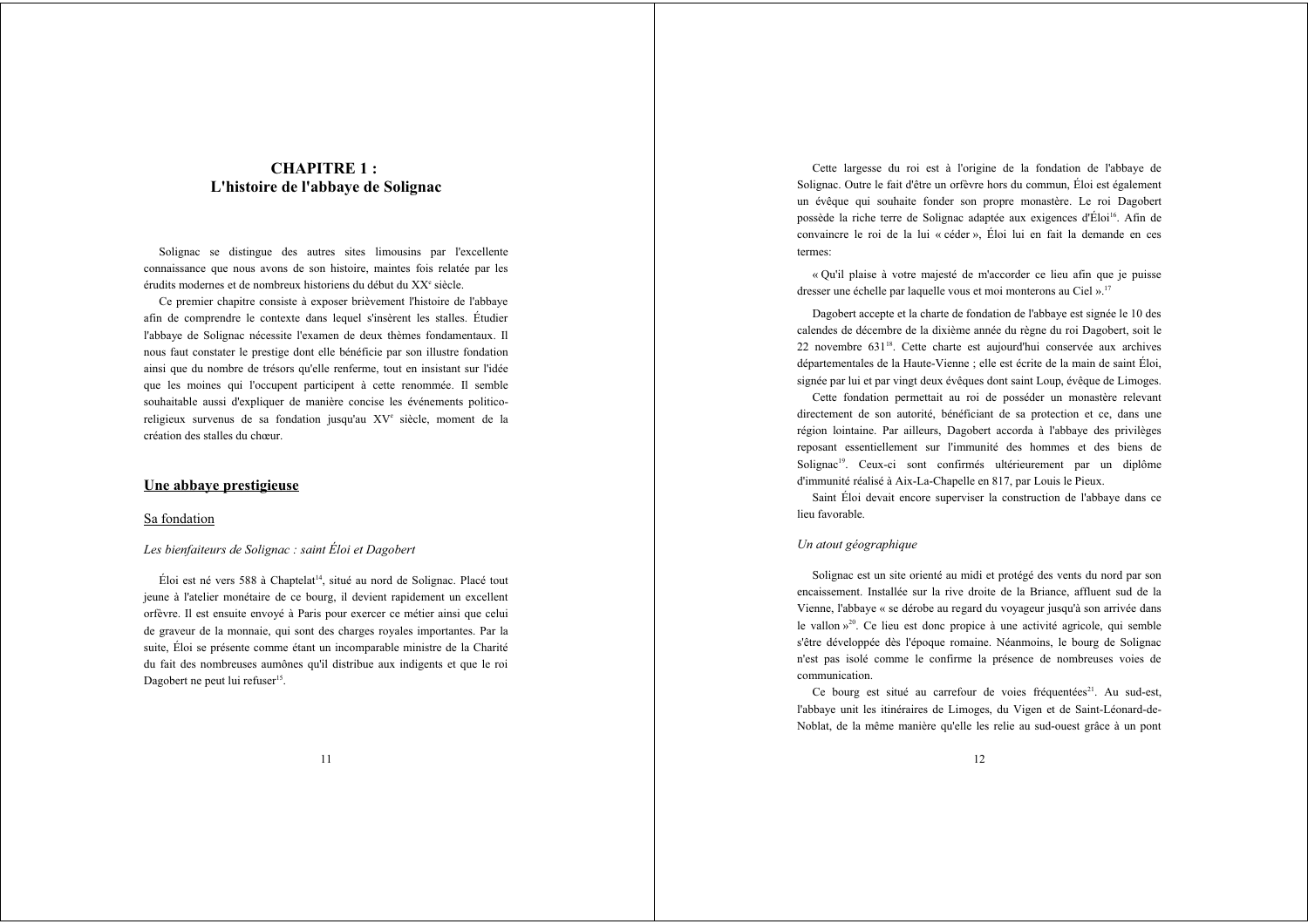

MN32 : Ange déchu.



MN29 : mendiant. 41



MS18 : hybride mi-homme, mi-taureau.



MS14 : monstre crachant une feuille de chêne.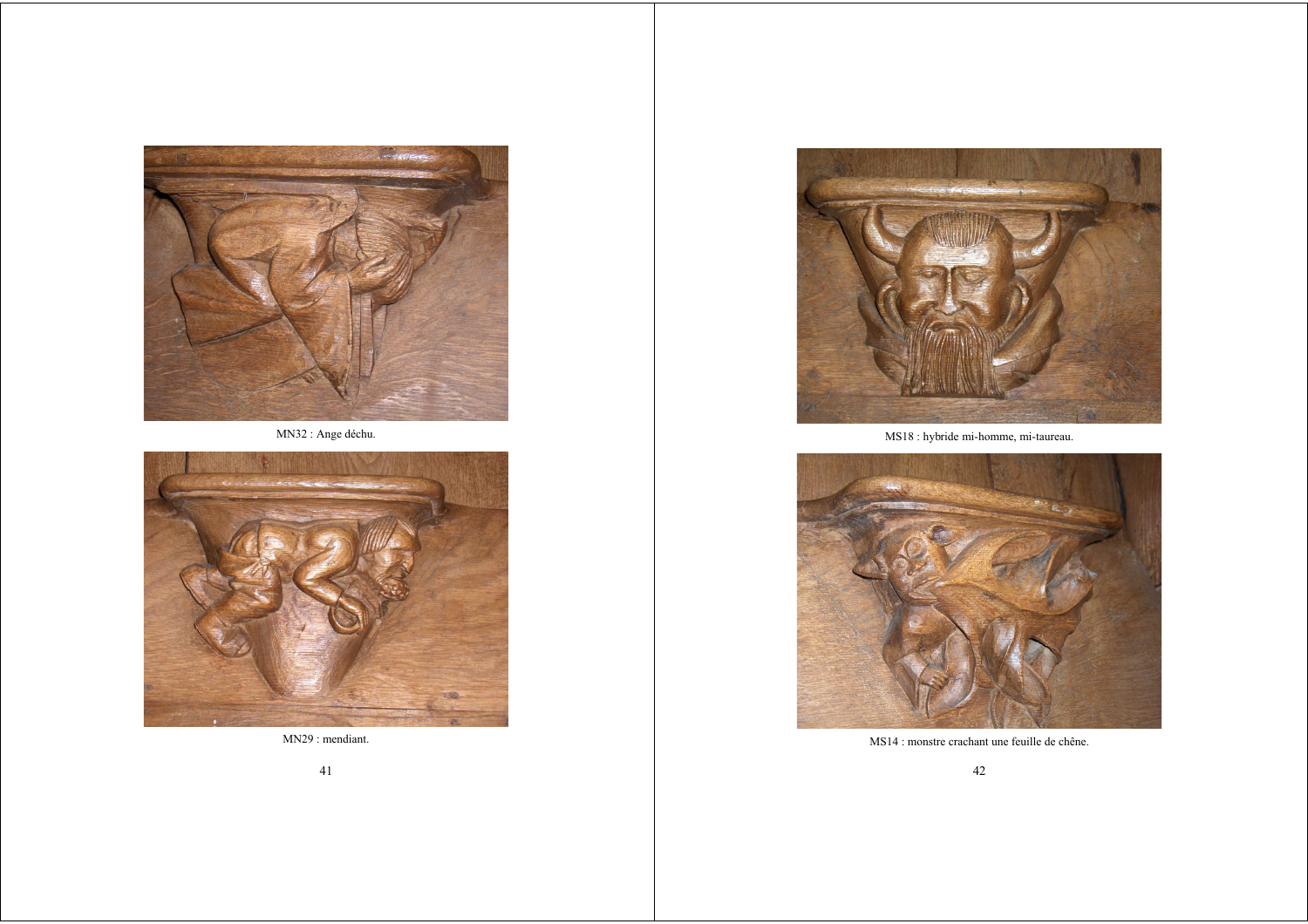mourir »<sup>162</sup>. Il est alors appelé l'homme vert ou feuillu, héritier de Sylvain, personnage romain, ou du dieu Bacchus<sup>163</sup>. Ce mythe païen a survécu malgré l'interdiction de l'Église dans sa lutte contre les anciennes coutumes.

Nous constatons donc que les feuillages ont une importante place à tenir au sein de ces stalles car elles permettent aux religieux d'admirer des images symbolisant la croissance spirituelle, idéal qu'ils doivent atteindre, Néanmoins, d'autres représentations du monde naturel n'ont pas un rôle aussi évident.

### Un formidable bestiaire

#### Une grande variété d'espèces

#### Les animaux domestiques

Ces animaux sont proches des Hommes médiévaux de manière volontaire ou subie. Parmi eux nous remarquons des représentations du chien. L'une d'elle est figurée sur un appuie-main et nous montre un chien assis se grattant l'entrejambe avec sa patte avant. Sa position n'est pas naturelle pour un animal et paraît davantage humaine. Une autre représentation de cet animal est inscrite sur une miséricorde. Celle-ci dévoile un chien de profil, légèrement allongé et mordillant un objet arrondi. Ces deux sculptures laissent apparaître un animal sympathique et nullement féroce.

Au Moyen Âge, il existe déjà des chiens qui ne servent à rien d'autre qu'à se faire caresser. Cependant, certains sont utilisés pour garder la maison ou les troupeaux tandis que d'autres sont de bons compagnons de chasse. De nombreuses races existent déjà à cette époque : les Hommes médiévaux connaissent l'épagneul, le lévrier, le spitz, le saint Hubert, ainsi que les molosses, les dogues, les bergers et les bassets<sup>164</sup>. Les hommes de l'Antiquité considéraient le chien comme le symbole de l'amitié, de l'affection et de la fidélité. Pourtant les penseurs du Moyen Âge y voient tout autre chose.

Isidore de Séville ne le classe pas près de l'homme mais le considère comme un animal domestique apparenté au loup et au renard, bêtes carnivores<sup>165</sup>. Cette position révèle avant tout l'opinion cléricale qui abaisse

le chien, malgré ses nombreux services, au rang des « bêtes ». Raban Maur, archevêque de Mayence, s'inscrit dans le même courant de pensée. Il présente le chien comme un animal pourvu de qualités mais qui est fortement dénigré<sup>166</sup>. Pour lui, le chien porte davantage un symbole négatif. Cet animal serait nécrophage car il mange les morts et boit leur sang, il serait vorace, agressif, paresseux et il existerait une prostitution du mâle. Il suggère alors le Diable dont il est d'ailleurs une apparence. Toutefois, cette image péjorative s'effondre entre les XII<sup>e</sup> et XIII<sup>e</sup> siècles dans la littérature médiévale. Le chien est alors réhabilité dans le Bestiaire de Pierre de Beauvais, penseur médiéval. Il y représente ceux qui récidivent dans le péché, les ignorants ainsi que les hommes dépourvus de raison mais symbolise également les prêtres qui « lèchent de leur langue les plaies des Hommes »<sup>167</sup> autrement dit, pardonnent les péchés lors de la confession. Malgré tout, le chien continue d'inspirer le dégoût chez les clercs et les laïcs, d'ailleurs ces derniers le prennent en référence pour les insultes<sup>168</sup>. A la fin du Moyen Âge cet animal acquiert une nouvelle symbolique de fidélité et conserve cette image jusqu'à l'époque moderne<sup>169</sup> (notamment sur les gisants).

Autre animal domestique représenté sur un appuie-main, le cochon. Seule sa tête et le haut de son corps sont sculptés mais il est reconnaissable par son groin. Celui-ci parcourt souvent la maison et consomme les immondices. Il est apprivoisé dans le sens où il n'a peur ni du maître ni du feu. Il arrive parfois que les nourrissons mal surveillés soient dévorés et que les personnes jeunes ou âgées soient piétinées ou mordues<sup>170</sup>. Le cochon est un animal apprécié chez les Germains et durant le Bas-Empire romain où les forêts se mesurent par le nombre de porcs qu'elles peuvent nourrir<sup>171</sup>. Au Moyen Âge les Hommes sont friands des jambons, rillettes et saindoux, et utilisent les peaux et le crin dans le secteur textile. Toutefois, après le XI<sup>e</sup> siècle, l'importance relative des porcs décroît par rapport aux animaux ne fournissant pas exclusivement des produits morts (bovins, ovins, caprins et équidés). Ce phénomène semble être la conséquence des défrichements notamment au détriment des feuillus tels que les chênes et les hêtres. Les glands et les faines sont par conséquent plus rares<sup>172</sup>.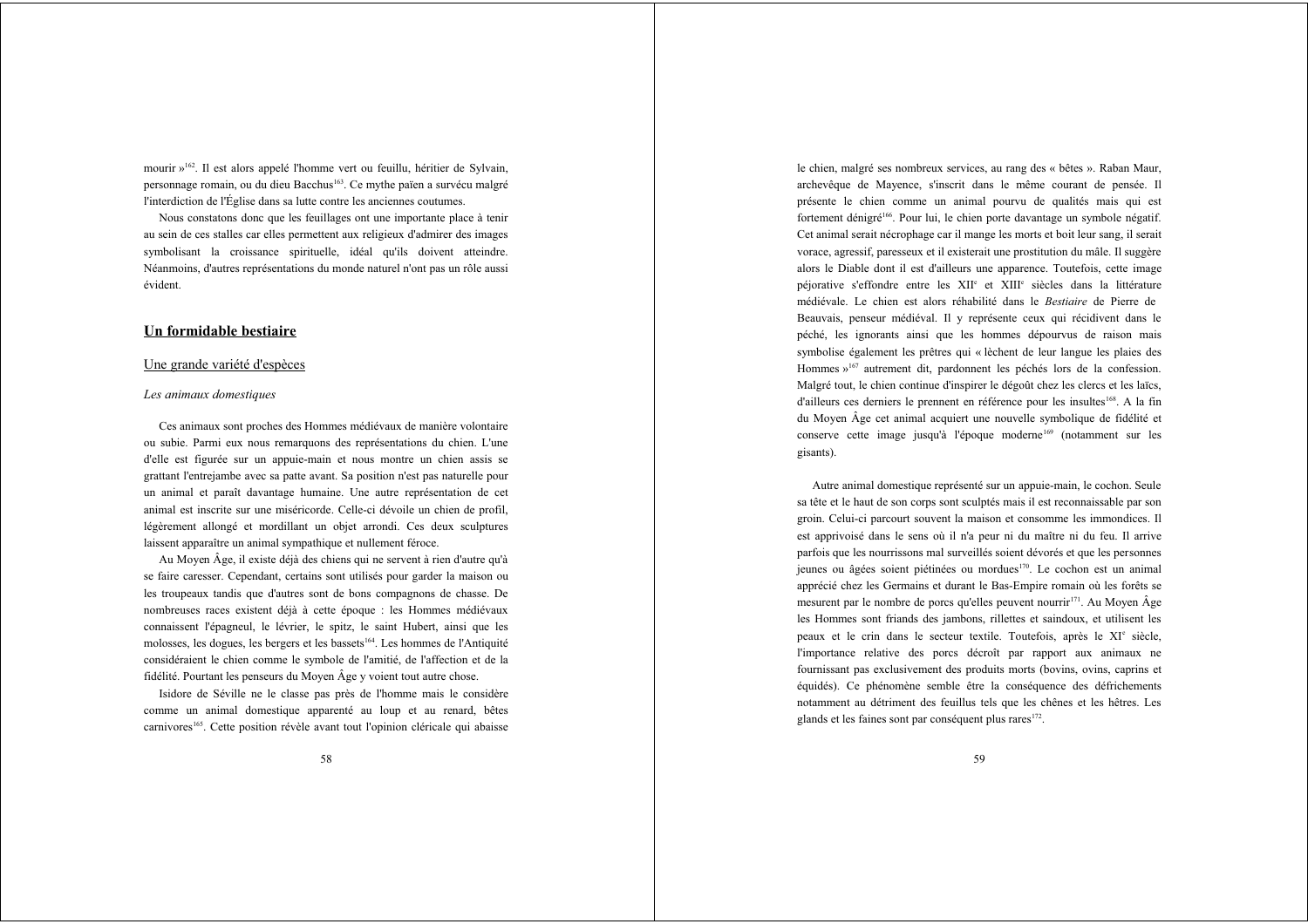Dans la symbolique médiévale le cochon est classé parmi les animaux représentant les vices. La  $Bible^{173}$  le présente comme étant immonde, gourmand, paresseux, sale et libidineux. Il possède une réputation détestable<sup>174</sup>. Ainsi les moralistes en font une figure du péché, image des êtres qui se roulent dans la fange de l'erreur et de l'ignorance<sup>175</sup>. Parmi les pécheurs à qui s'applique cette figure humiliante, Raban Maur cite les Juifs<sup>176</sup>. Cet argument expose la disgrâce de ce peuple qui n'aurait pas su recevoir la Révélation mais il est d'autant plus insultant qu'il se réfère aux interdits alimentaires de cette communauté.

Les Hommes médiévaux s'entourent donc d'animaux leur fournissant des produits essentiels. Outre le porc, une tête de chèvre dépourvue de cornes est représentée sur un appuie-main. Celle-ci se reconnaît par sa longue barbe et son cou allongé. Raban Maur<sup>177</sup> voit en elle la chair du Sauveur ou l'image des Justes. Néanmoins, les caprins, dans la symbolique médiévale, incarnent les péchés et notamment celui d'une sexualité débridée<sup>178</sup>. L'animal désignerait alors les hommes lubriques, les pécheurs dans leur ensemble, les païens, les Juifs et les femmes<sup>179</sup>.

Nous pouvons clore cette étude des animaux domestiques avec la sculpture d'un rat dévorant une souris reconnaissables à leurs museaux pointus et à leurs longues queues fines. Ces rongeurs ne sont pas des animaux domestiqués par l'Homme mais sont proches de celui-ci puisqu'ils vivent dans les maisons et sont de véritables fléaux pour les réserves de grains et les récoltes. Ils véhiculent également des épidémies telles que la peste. Cependant, ils amènent moins la peste que les loups apportent la rage<sup>180</sup>. La taille des rongeurs établit dans la symbolique un système de valeur.

Le rat est vorace, redoutable, prolifique et nocturne ce qui lui confère naturellement une connotation infernale. Isidore de Séville<sup>181</sup> atteste, dans le premier article de son chapitre traitant des « animaux menus », d'un rapprochement étymologique entre le rat et la terre dont il serait issu. A l'inverse, le *Lévitique*<sup>182</sup> affirme que « toute bestiole qui gargouille sur terre est immonde ».

### **TABLE DES MATIERES**

| 5           |
|-------------|
| $\mathbf Q$ |
|             |
| 11          |
| 11          |
| 14          |
| 16          |
| 17          |
| 17          |
| 19          |
|             |
|             |
|             |
|             |
|             |
|             |
|             |
|             |
|             |
|             |
|             |
| 31          |
|             |
|             |
|             |
| 35          |
| 36          |
| 38          |